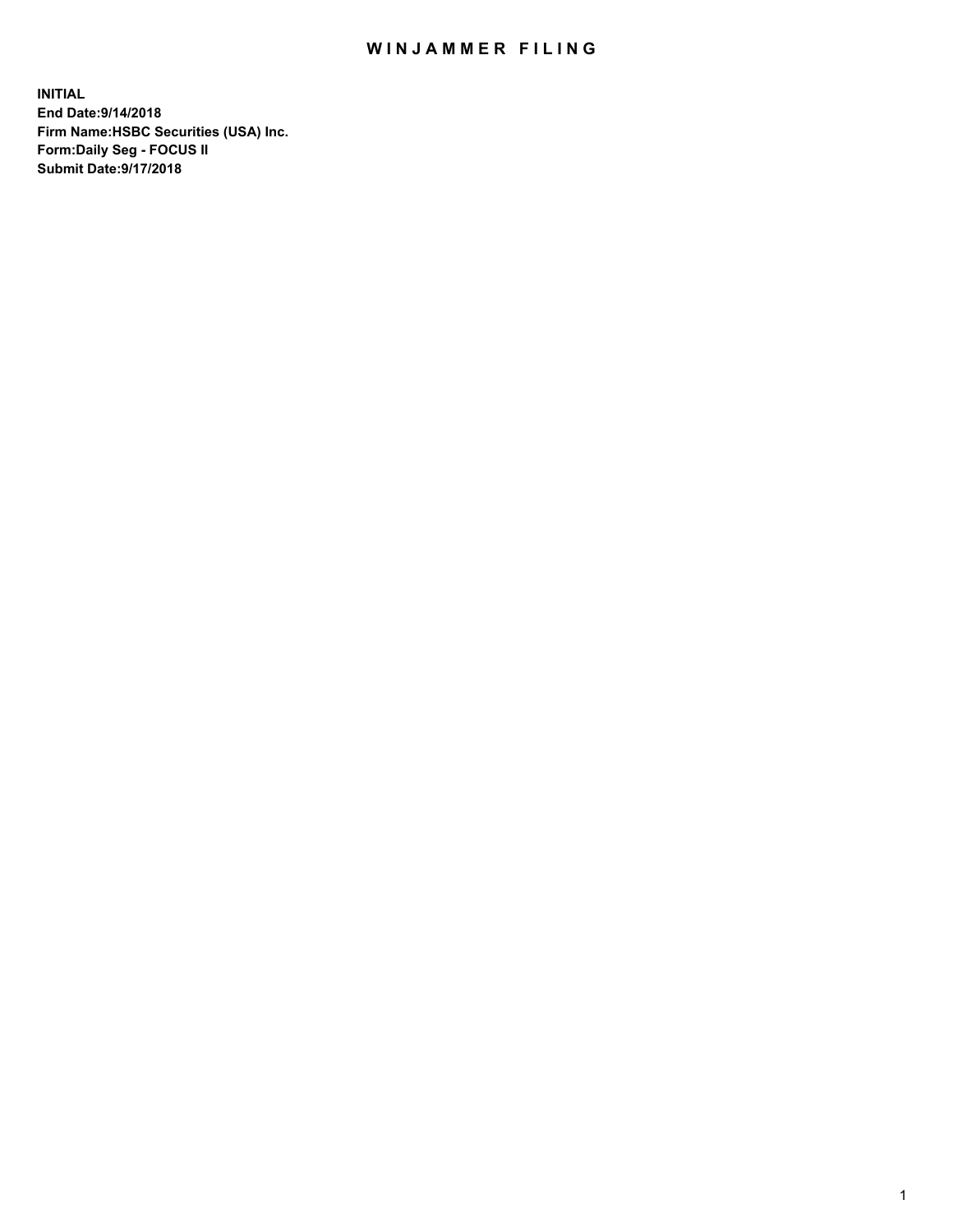**INITIAL End Date:9/14/2018 Firm Name:HSBC Securities (USA) Inc. Form:Daily Seg - FOCUS II Submit Date:9/17/2018 Daily Segregation - Cover Page**

| Name of Company                                                                                                                                                                                                                                                                                                                | <b>HSBC Securities (USA) Inc.</b>                                          |
|--------------------------------------------------------------------------------------------------------------------------------------------------------------------------------------------------------------------------------------------------------------------------------------------------------------------------------|----------------------------------------------------------------------------|
| <b>Contact Name</b>                                                                                                                                                                                                                                                                                                            | <b>Michael Vacca</b>                                                       |
| <b>Contact Phone Number</b>                                                                                                                                                                                                                                                                                                    | 212-525-7951                                                               |
| <b>Contact Email Address</b>                                                                                                                                                                                                                                                                                                   | michael.vacca@us.hsbc.com                                                  |
| FCM's Customer Segregated Funds Residual Interest Target (choose one):<br>a. Minimum dollar amount: : or<br>b. Minimum percentage of customer segregated funds required:% ; or<br>c. Dollar amount range between: and; or<br>d. Percentage range of customer segregated funds required between:% and%.                         | 109,000,000<br>$\overline{\mathbf{0}}$<br>0 <sub>0</sub><br>0 <sub>0</sub> |
| FCM's Customer Secured Amount Funds Residual Interest Target (choose one):<br>a. Minimum dollar amount: ; or<br>b. Minimum percentage of customer secured funds required:%; or<br>c. Dollar amount range between: and; or<br>d. Percentage range of customer secured funds required between:% and%.                            | 25,000,000<br>$\overline{\mathbf{0}}$<br>0 <sub>0</sub><br>0 <sub>0</sub>  |
| FCM's Cleared Swaps Customer Collateral Residual Interest Target (choose one):<br>a. Minimum dollar amount: ; or<br>b. Minimum percentage of cleared swaps customer collateral required:% ; or<br>c. Dollar amount range between: and; or<br>d. Percentage range of cleared swaps customer collateral required between:% and%. | 100,000,000<br>$\overline{\mathbf{0}}$<br>0 <sub>0</sub><br>0 <sub>0</sub> |

Attach supporting documents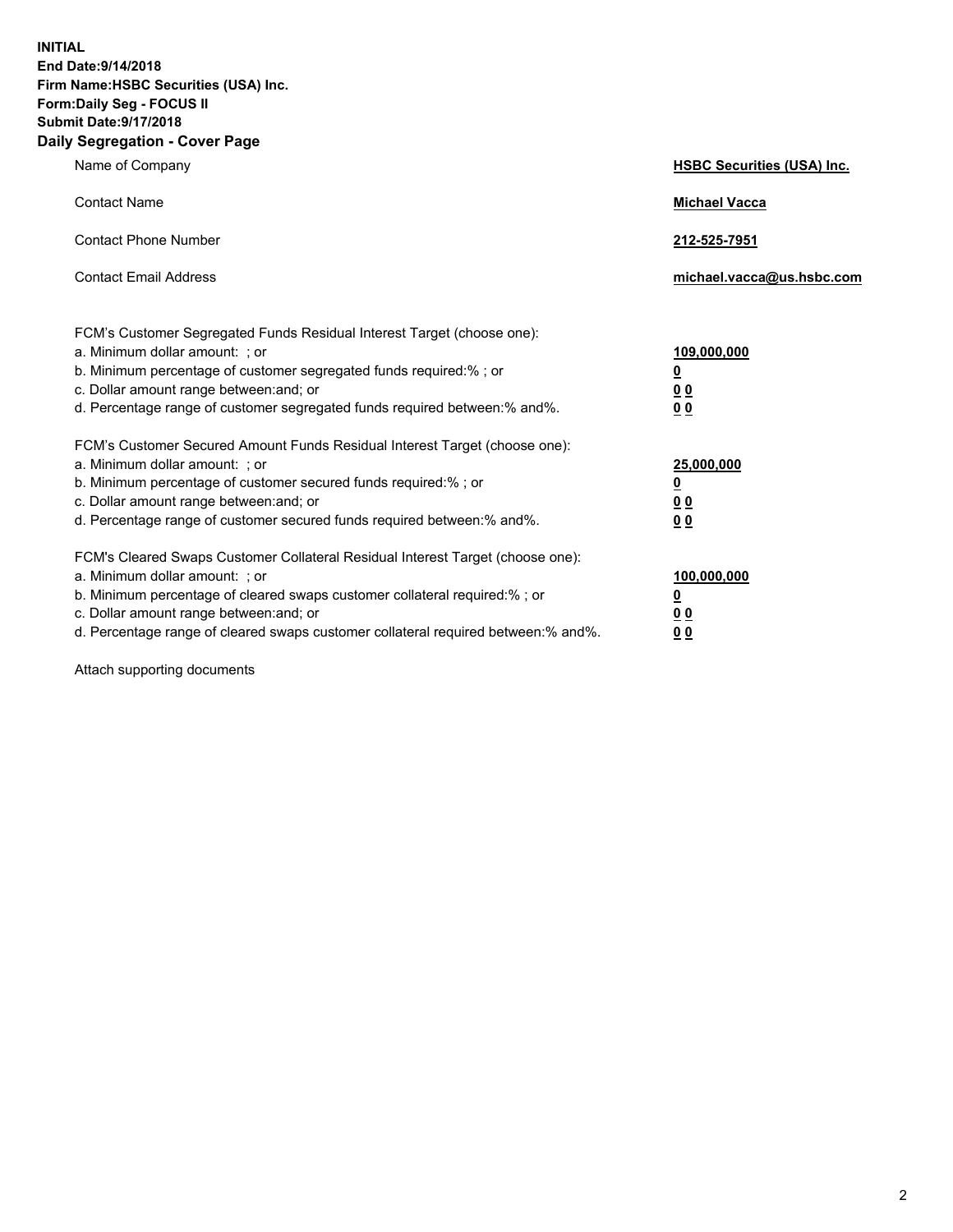**INITIAL End Date:9/14/2018 Firm Name:HSBC Securities (USA) Inc. Form:Daily Seg - FOCUS II Submit Date:9/17/2018 Daily Segregation - Secured Amounts** Foreign Futures and Foreign Options Secured Amounts Amount required to be set aside pursuant to law, rule or regulation of a foreign government or a rule of a self-regulatory organization authorized thereunder **0** [7305] 1. Net ledger balance - Foreign Futures and Foreign Option Trading - All Customers A. Cash **76,607,645** [7315] B. Securities (at market) **85,615,494** [7317] 2. Net unrealized profit (loss) in open futures contracts traded on a foreign board of trade **-5,628,301** [7325] 3. Exchange traded options a. Market value of open option contracts purchased on a foreign board of trade **0** [7335] b. Market value of open contracts granted (sold) on a foreign board of trade **0** [7337] 4. Net equity (deficit) (add lines 1. 2. and 3.) **156,594,838** [7345] 5. Account liquidating to a deficit and account with a debit balances - gross amount **1,812,111** [7351] Less: amount offset by customer owned securities **-1,812,111** [7352] **0** [7354] 6. Amount required to be set aside as the secured amount - Net Liquidating Equity Method (add lines 4 and 5) **156,594,838** [7355] 7. Greater of amount required to be set aside pursuant to foreign jurisdiction (above) or line 6. **156,594,838** [7360] FUNDS DEPOSITED IN SEPARATE REGULATION 30.7 ACCOUNTS 1. Cash in banks A. Banks located in the United States **76,785,827** [7500] B. Other banks qualified under Regulation 30.7 **0** [7520] **76,785,827** [7530] 2. Securities A. In safekeeping with banks located in the United States **21,579,370** [7540] B. In safekeeping with other banks qualified under Regulation 30.7 **0** [7560] **21,579,370** [7570] 3. Equities with registered futures commission merchants A. Cash **0** [7580] B. Securities **0** [7590] C. Unrealized gain (loss) on open futures contracts **0** [7600] D. Value of long option contracts **0** [7610] E. Value of short option contracts **0** [7615] **0** [7620] 4. Amounts held by clearing organizations of foreign boards of trade A. Cash **0** [7640] B. Securities **0** [7650] C. Amount due to (from) clearing organization - daily variation **0** [7660] D. Value of long option contracts **0** [7670] E. Value of short option contracts **0** [7675] **0** [7680] 5. Amounts held by members of foreign boards of trade A. Cash **36,344,772** [7700] B. Securities **64,036,125** [7710] C. Unrealized gain (loss) on open futures contracts **-5,628,301** [7720] D. Value of long option contracts **0** [7730] E. Value of short option contracts **0** [7735] **94,752,596** [7740] 6. Amounts with other depositories designated by a foreign board of trade **0** [7760] 7. Segregated funds on hand **0** [7765]

- 
- 8. Total funds in separate section 30.7 accounts **193,117,793** [7770]

9. Excess (deficiency) Set Aside for Secured Amount (subtract line 7 Secured Statement Page 1 from Line 8)

10. Management Target Amount for Excess funds in separate section 30.7 accounts **25,000,000** [7780]

11. Excess (deficiency) funds in separate 30.7 accounts over (under) Management Target **11,522,955** [7785]

**36,522,955** [7380]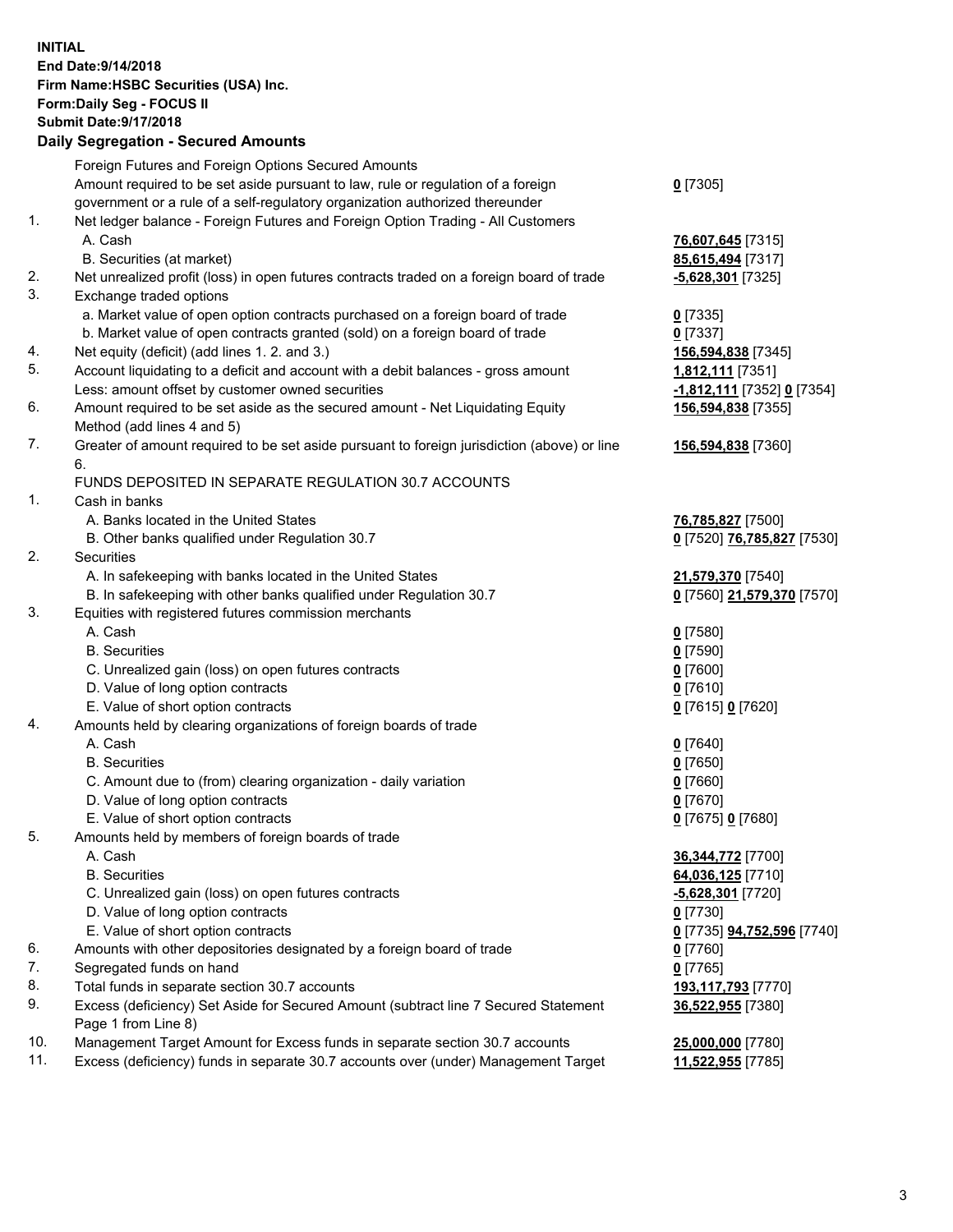**INITIAL End Date:9/14/2018 Firm Name:HSBC Securities (USA) Inc. Form:Daily Seg - FOCUS II Submit Date:9/17/2018 Daily Segregation - Segregation Statement** SEGREGATION REQUIREMENTS(Section 4d(2) of the CEAct) 1. Net ledger balance A. Cash **67,316,923** [7010] B. Securities (at market) **1,492,471,417** [7020] 2. Net unrealized profit (loss) in open futures contracts traded on a contract market **270,744,712** [7030] 3. Exchange traded options A. Add market value of open option contracts purchased on a contract market **376,950,817** [7032] B. Deduct market value of open option contracts granted (sold) on a contract market **-164,539,258** [7033] 4. Net equity (deficit) (add lines 1, 2 and 3) **2,042,944,611** [7040] 5. Accounts liquidating to a deficit and accounts with debit balances - gross amount **29,756,446** [7045] Less: amount offset by customer securities **-29,754,901** [7047] **1,545** [7050] 6. Amount required to be segregated (add lines 4 and 5) **2,042,946,156** [7060] FUNDS IN SEGREGATED ACCOUNTS 7. Deposited in segregated funds bank accounts A. Cash **118,047,995** [7070] B. Securities representing investments of customers' funds (at market) **0** [7080] C. Securities held for particular customers or option customers in lieu of cash (at market) **385,603,772** [7090] 8. Margins on deposit with derivatives clearing organizations of contract markets A. Cash **64,185,214** [7100] B. Securities representing investments of customers' funds (at market) **273,894,539** [7110] C. Securities held for particular customers or option customers in lieu of cash (at market) **1,106,305,965** [7120] 9. Net settlement from (to) derivatives clearing organizations of contract markets **-6,277,409** [7130] 10. Exchange traded options A. Value of open long option contracts **376,950,817** [7132] B. Value of open short option contracts **-164,539,258** [7133] 11. Net equities with other FCMs A. Net liquidating equity **7,990,690** [7140] B. Securities representing investments of customers' funds (at market) **0** [7160] C. Securities held for particular customers or option customers in lieu of cash (at market) **0** [7170] 12. Segregated funds on hand **561,680** [7150] 13. Total amount in segregation (add lines 7 through 12) **2,162,724,005** [7180] 14. Excess (deficiency) funds in segregation (subtract line 6 from line 13) **119,777,849** [7190] 15. Management Target Amount for Excess funds in segregation **109,000,000** [7194] 16. Excess (deficiency) funds in segregation over (under) Management Target Amount **10,777,849** [7198]

Excess